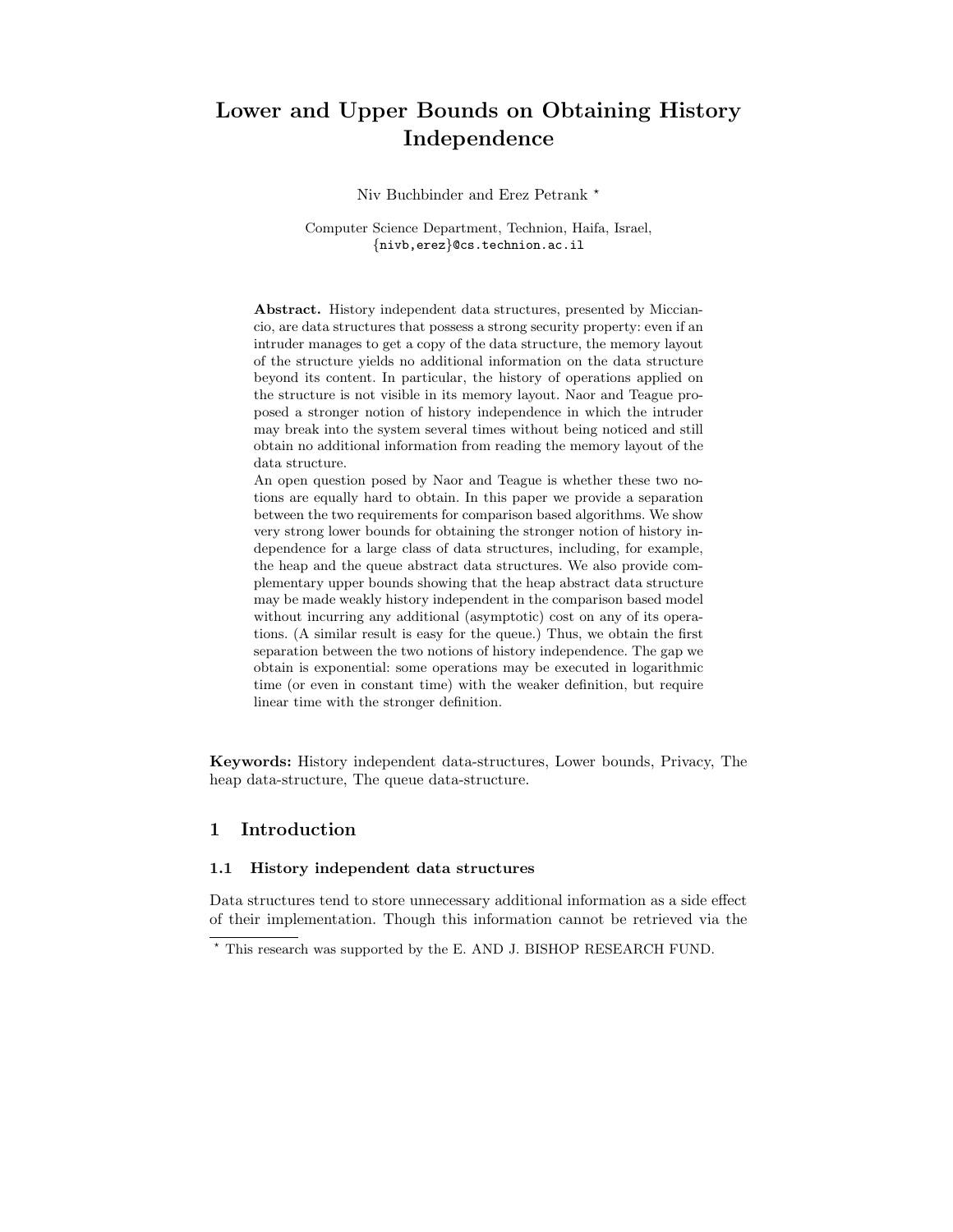'legitimate' interface of the data structure, it can sometimes be easily retrieved by inspecting the actual memory representation of the data structure. Consider, for example, a simple linked list used to store a wedding guest-list. Using the simple implementation, when a new invitee is added to the list, an appropriate record is appended at the end of the list. It can be then rather discomforting if the bride's "best friend" inspects the wedding list, just to discover that she was the last one to be added. History independent data structures, presented by Micciancio [8], are meant to solve such headaches exactly. In general, if privacy is an issue, then if some piece of information cannot be retrieved via the 'legitimate' interface of a system, then it should not be retrievable even when there is full access to the system. Informally, a data structure is called History independent if it yields no information about the sequence of operations that have been applied on it.

An abstract data structure is defined by a list of operations. Any operation returns a result and the specification defines the results of sequence of operations. We say that two sequences  $S_1, S_2$  of operations yield the same content if for any suffix  $T$ , the results returned by  $T$  operations on the data structure created by  $S_1$  and on the data structure created by  $S_2$  are the same. For the heap data structure the content of the data structure is the set of values stored inside it.

We assume that in some point an adversary gains control over the data structure. The adversary then tries to retrieve some information about the sequence of operations applied on the data structure. The data structure is called History independent if the adversary cannot retrieve any more information about the sequence other than the information obtainable from the content itself.

Naor and Teague [10] strengthen this definition by allowing the adversary to gain control more than once without being noted. In this case, one must demand for any two sequences of operations and two lists of 'stop' points in which the adversary gain control of the data structure, if in all 'stop' points, the content of the data structure is the same (in both sequences), then the adversary cannot gain information about the sequence of operations applied on the data structure other than the information yielded by the content of the data structure in those 'stop' points. For more formal definition of History independent data structure see section 3.

An open question posed by Naor and Teague is whether the stronger notion is harder to obtain than the weaker notion. Namely, is there a data structure that has a weakly history independent implementation with some complexity of operations, yet any implementation of this data structure that provides strong history independence has a higher complexity.

#### 1.2 The heap

The heap is a fundamental data structure taught in basic computer science courses and employed by various algorithms, most notably, sorting. As an abstract structure, it implements four operations: build-heap, insert, remove-max and increase-key. The basic implementations require a worst case time of  $O(n)$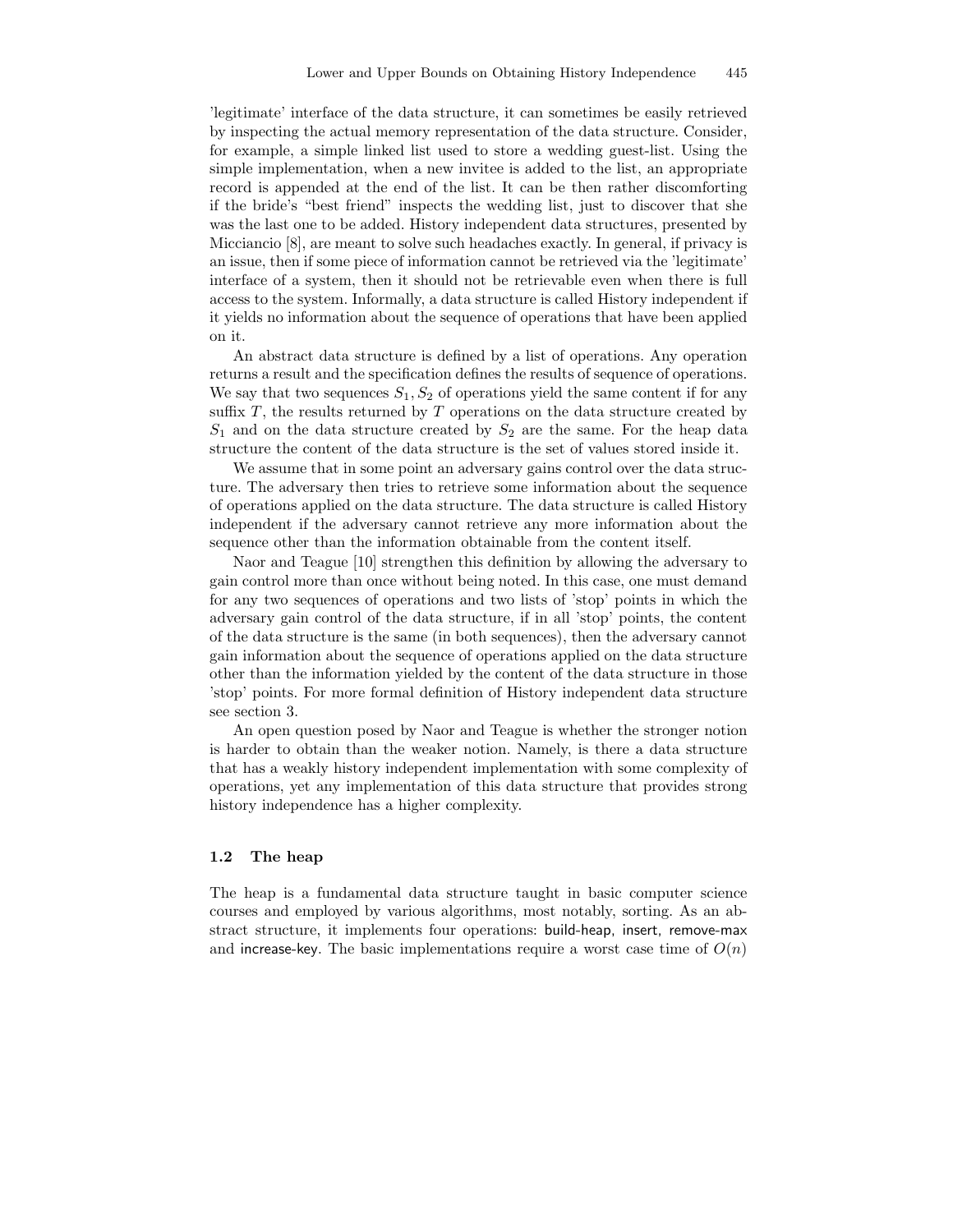for the build-heap operation (on n input values), and  $O(\log n)$  for the other three operations<sup>1</sup>. The standard heap is sometimes called *binary heap*.

The heap is a useful data structure and is used in several important algorithms. It is the heart of the Heap-Sort algorithm suggested by Williams [12]. Other applications of heap use it as a priority queue. Most notable among them are some of the basic graph algorithms: Prim's algorithm for finding Minimum Spanning Tree [11] and Dijkstra's algorithm for finding Single-Source Shortest Paths [4].

### 1.3 This work

In this paper we answer the open question of Naor and Teague in the affirmative for the comparison based computation model. We start by providing strong and general lower bounds for obtaining strong history independence. These lower bounds are strong in the sense that some operations are shown to require linear time. They are general in the sense that they apply to a large class of data structures, including, for example, the heap and the queue data structures. The strength of these lower bounds implies that strong data independence is either very expensive to obtain, or must be implemented with algorithms that are not comparison based.

To establish the complexity separation, we also provide an implementation of a weakly history independent heap. A weakly history independent queue is easy to construct and an adequate construction appears in [10]. Our result on the heap is interesting in its own sake and constitutes a second contribution of this paper. Our weakly history independent implementation of the heap requires no asymptotic penalty on the complexity of the operations of the heap. The worst case complexity of the build-heap operation is  $O(n)$ . The worst case complexity of the increase-key operation is  $O(\log n)$ . The expected time complexity of the operations insert and extract-max is  $O(\log n)$ , where expectation is taken over all possible random choices made by the implementation in a single operation. This construction turned out to be non-trivial and it requires an understanding of how uniformly chosen random heaps behave. To the best of our knowledge a similar study has not appeared before.

The construction of the heap and the simple implementation of the queue are within the comparison based model. Thus, we get a time complexity separation between the weak and the strong notions of history independent data structure. Our results for the heap and the queue appear in table 1. The lower bound for the queue is satisfied for either the insert-first or the remove-last operations. The upper bounds throughout this paper assume that operations on keys and pointers may be done in constant time. If we use a more prudent approach and consider the bit complexity of each comparison, our results are not substantially affected. The lower bound on the queue was posed as an open question by Naor and Teague.

<sup>&</sup>lt;sup>1</sup> The more advanced Fibonacci heaps obtain better amortized complexity and seem difficult to be made History independent. We do not study Fibonacci heaps in this paper.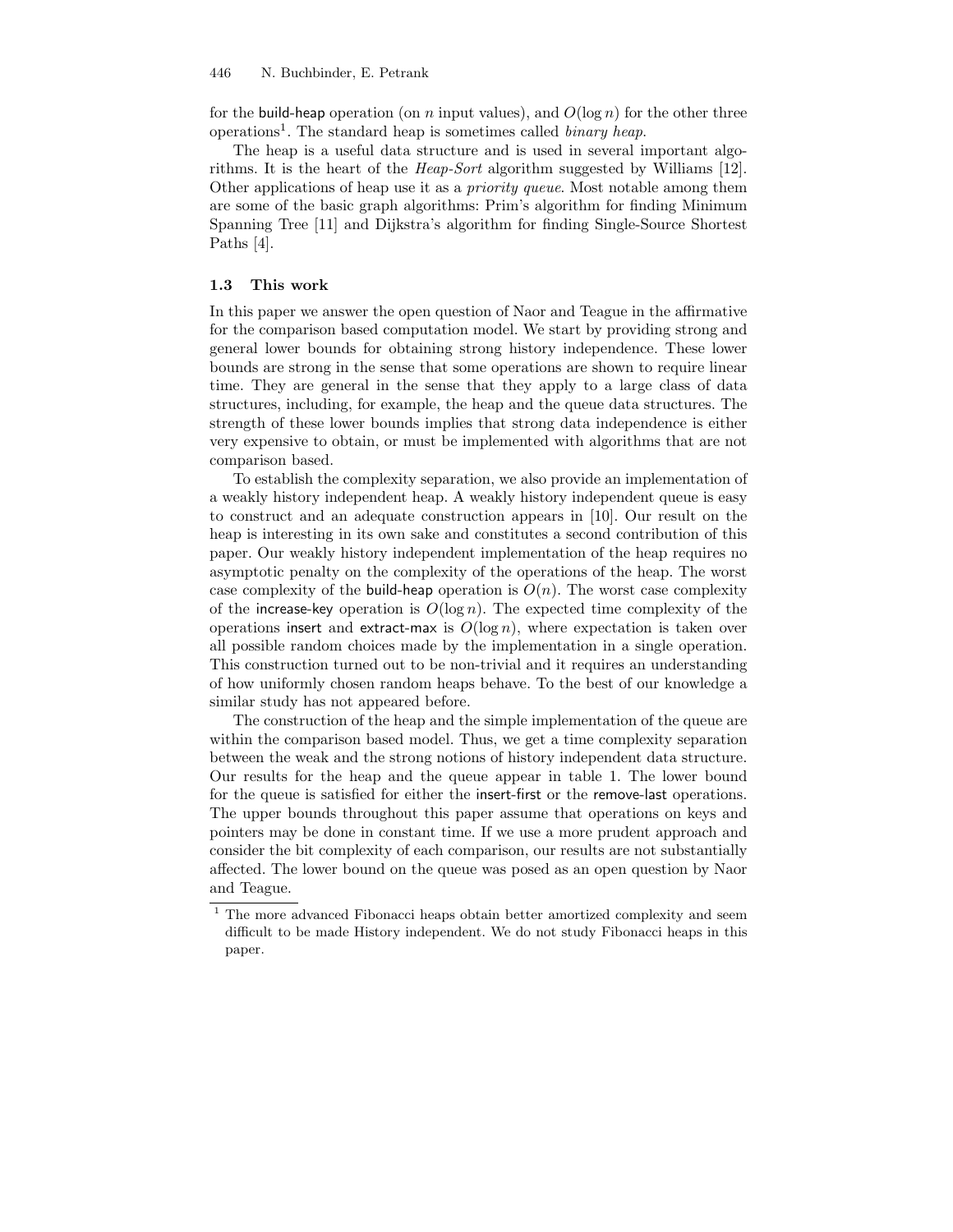| Operation                              |              | Weak History Strong History |
|----------------------------------------|--------------|-----------------------------|
|                                        | Independence | Independence                |
| heap:insert                            | $O(\log n)$  | $\Omega(n)$                 |
| heap:increase-key                      | $O(\log n)$  | $\Omega(n)$                 |
| heap:extract-max                       | $O(\log n)$  | No lower bound              |
| heap:build-heap                        | O(n)         | $\Omega(n \log n)$          |
| queue: max {insert-first, remove-last} |              | $\Omega(n)$                 |

Table 1. Lower and upper bounds for the heap and the queue

#### 1.4 Related work

History independent data structures were first introduced by Micciancio [8] in the context of incremental cryptography. Micciancio has shown how to obtain an efficient History independent 2-3 tree. In [10] Naor and Teague have shown how to implement a History independent hash table. They have also shown how to obtain a history independent memory allocation. Naor and Teague note that all known implementations of strongly independent data structures are canonical. Namely, for each possible content there is only one possible memory layout. A proof that this must be the case has been shown recently by [5] (and independently proven by us). Andersson and Ottmann showed lower and upper bounds on the implementation of unique dictionaries [1]. However, they considered a data structure to be unique if for each content there is only one possible representing graph (with bounded degree) which is a weaker demand than canonical. Thus, they also obtained weaker lower bounds for the operations of a dictionary.

There is a large body of literature trying to make data structures persistent, i.e. to make it possible to reconstruct previous states of the data structure from the current one [6]. Our goal is exactly the opposite, that no information whatsoever can be deduced about the past.

There is considerable research on protecting memories. Oblivious RAM [9] makes the address pattern of a program independent on the actual sequence. it incurs a cost of  $poly\log n$ . However, it does not provide history independence since it assumes that the CPU stores some secret information; this is an inappropriate model for cases where the adversary gains complete control.

## 1.5 Organization

In section 2 we provide some notations to be used in the paper. In section 3 we review the definitions of History independent data structures. In section 4 we present the first lower bounds for strongly history independence data structures. As a corollary we state lower bounds on some operations of the heap and queue data structures. In section 5 we review basic operations of the heap. In Section 5.1 we present some basic properties of randomized heaps. In section 6 we show how to obtain a weak history independent implementation of the heap data structure with no asymptotic penalty on the complexity of the operations.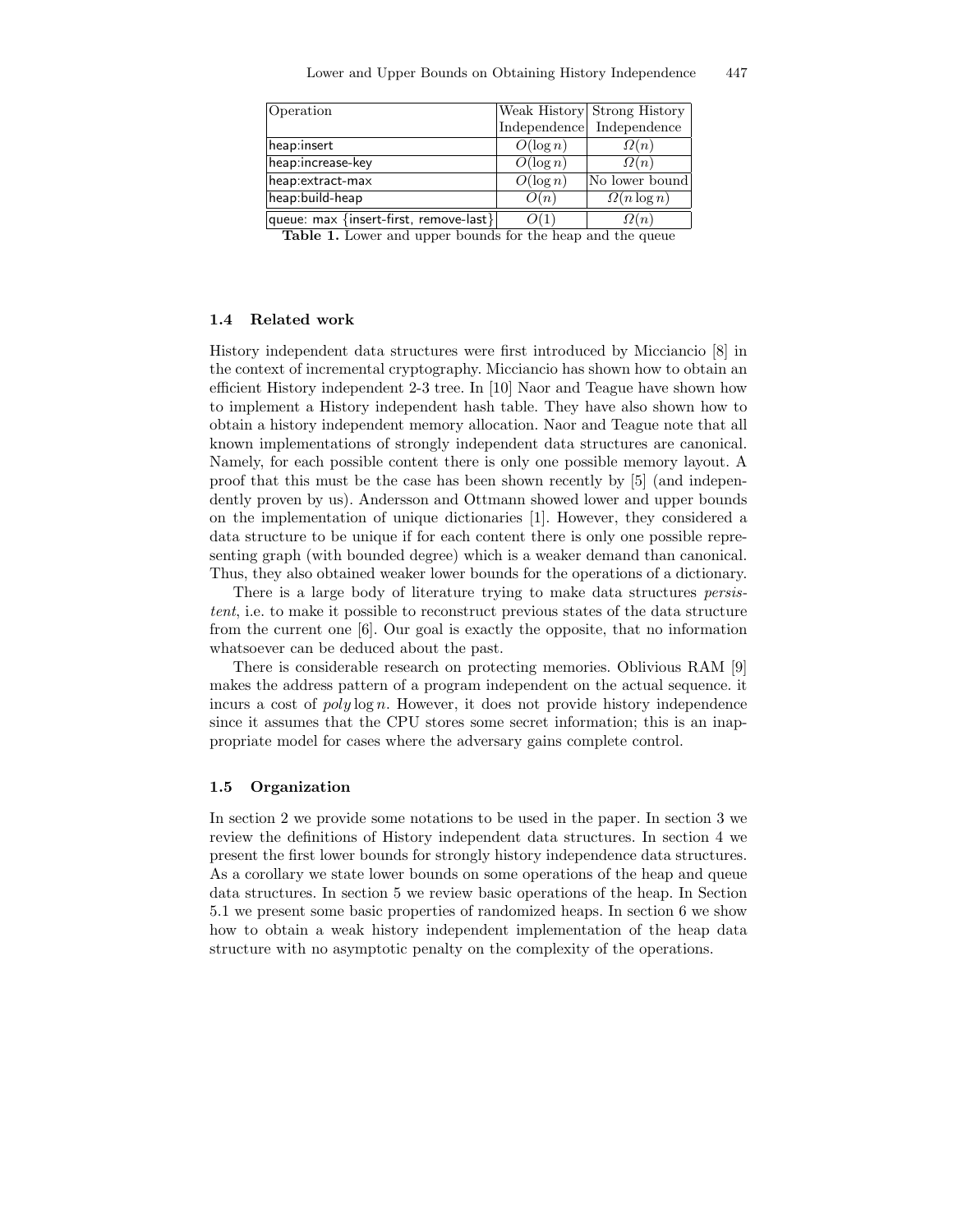# 2 Preliminaries

Let us set the notation for discussing events and probability distributions. If S is a probability distribution then  $x \in S$  denotes the operation of selecting an element at random according to S. When the same notation is used with a set  $S$ , it means that  $x$  is chosen uniformly at random among the elements of the set S. The notation  $Pr[R_1; R_2; \ldots; R_k : E]$  refers to the probability of event E after the random processes  $R_1, \ldots, R_k$  are performed in order. Similarly,  $E[R_1; R_2; \ldots; R_k : v]$  denotes the expected value of v after the random processes  $R_1, \ldots, R_k$  are performed in order.

## 3 History independent data structures

In this section we present the definitions of History independent data structures. An implementation of a data structure maps the sequence of operations to a memory representation (i.e an assignment to the content of the memory). The goal of a history independent implementation is to make this assignment depend only on the content of the data structure and not on the path that led to this content. (See also a motivation discussion in section 1.1 above).

An abstract data structure is defined by a list of operations. We say that two sequences  $S_1$  and  $S_2$  of operations on an abstract data structure yield the same content if for all suffixes  $T$ , the results returned by  $T$  when the prefix is  $S_1$ , are the same as the results returned when the prefix is  $S_2$ . For the heap data structure, its content is the set of values stored inside it.

Definition 1. A data structure implementation is history independent if any two sequences  $S_1$  and  $S_2$  that yield the same content induce the same distribution on the memory representation.

This definition [8] assumes that the data structure is compromised once. The idea is that, when compromised, it "looks the same" no matter which sequence led to the current content. After the structure is compromised, the user is expected to note the event (e.g., his laptop was stolen) and the structure must be rerandomized.

A stronger definition is suggested by Naor and Teague [10] for the case that the data structure may be compromised several times without any action being taken after each compromise. Here, we demand that the memory layout looks the same at several points, denoted stop points no matter which sequences led to the contents at these points. Namely, if at  $\ell$  stop points (break points) of sequence  $\sigma$  the content of the data structure is  $C_1, C_2, \ldots, C_{\ell}$ , then no matter which sequences led to these contents, the memory layout joint distribution at these points must depend only on the contents  $C_1, C_2, \ldots, C_{\ell}$ . The formalization follows.

**Definition 2.** Let  $S_1$  and  $S_2$  be sequences of operations and let  $P_1 = \{i_1^1, i_2^1, \ldots i_l^1\}$ and  $P_2 = \{i_1^2, i_2^2, \ldots, i_l^2\}$  be two list of points such that for all  $b \in \{1,2\}$  and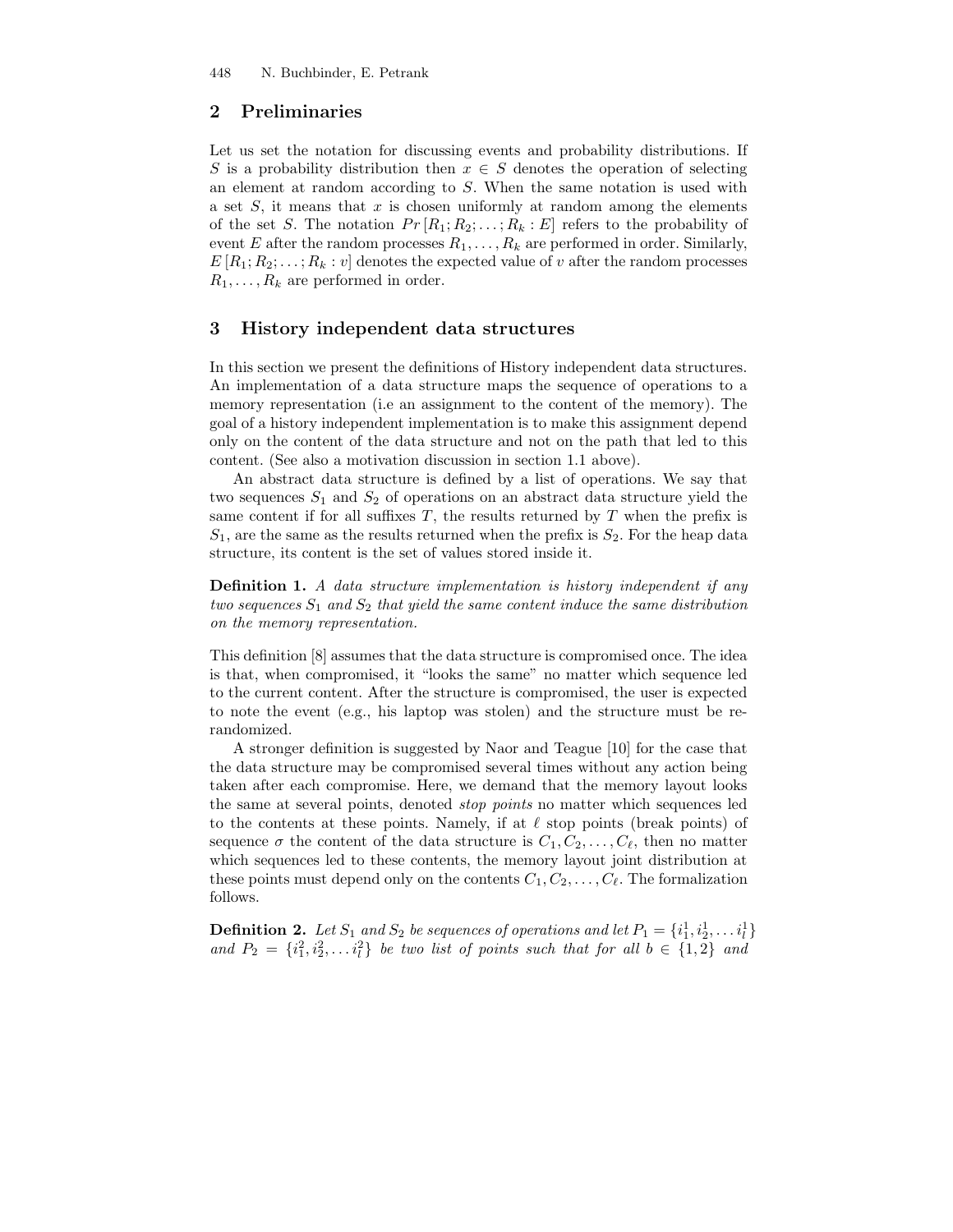$1 \leq j \leq l$  we have that  $1 \leq i_j^b \leq |S_b|$  and the content of data structure following the  $i_j^1$  prefix of  $S_1$  and the  $i_j^2$  prefix of  $S_2$  are identical. A data structure implementation is strongly history independent if for any such sequences the distributions of the memory representations at the points of  $P_1$  and the corresponding points of  $P_2$  are identical.

It is not hard to check that the standard implementation of operations on heaps is not History independent even according to definition 1.

# 4 Lower bounds for strong history independent data structures

In this section we provide lower bounds on strong history independent data structures in the comparison based model. Naor and Teague noted that all implementations of strong history independent data structure were canonical. In a canonical implementation, for each given content, there is only one possible memory layout. It turns out that this observation may be generalized. Namely, all implementations of (well-behaved) data structure that are strongly independent, are also canonical. This was recently proven in [5] (and independently by us). See section 4.1 below for more details. For completeness, we include the proof in [2].

We use the above equivalence to prove lower bounds for canonical data structures. In subsection 4.2 below, we provide lower bounds on the complexity of operations applied on a canonical data structures in the comparison based model. We may then conclude that these lower bounds hold for strongly history independent data structures in the comparison based model.

### 4.1 Strong history independence implies canonical representation

Canonical representation is implied by strongly history independent data structures for well-behaved data structures. We start by defining well-behaved data structures, via the *content graph* of the structure. Let  $C$  be some possible content of an abstract data-structure. For each abstract data-structure we define its *content graph* to be a graph with a vertex for each possible content  $C$  of the data structure. There is a directed edge from a content  $C_1$  to a content  $C_2$  if there is an operation  $\overline{OP}$  with some parameters that can be applied on  $C_1$  to yields the content  $C_2$ . Notice that this graph may contain an infinite number of nodes when the elements in the data-structure are not bounded. It is also possible that some vertices have an unbounded degree. We say that a content  $C$  is reachable there is a sequence of operations that may applied on the empty content and yield C. For our purposes only reachable nodes are interesting. In the sequel, when we refer to the content graph we mean the graph induced by all reachable nodes.

We say that an abstract data structure is *well-behaved* if its content graph is strongly connected. That is, for each two possible contents  $C_i, C_j$ , there exists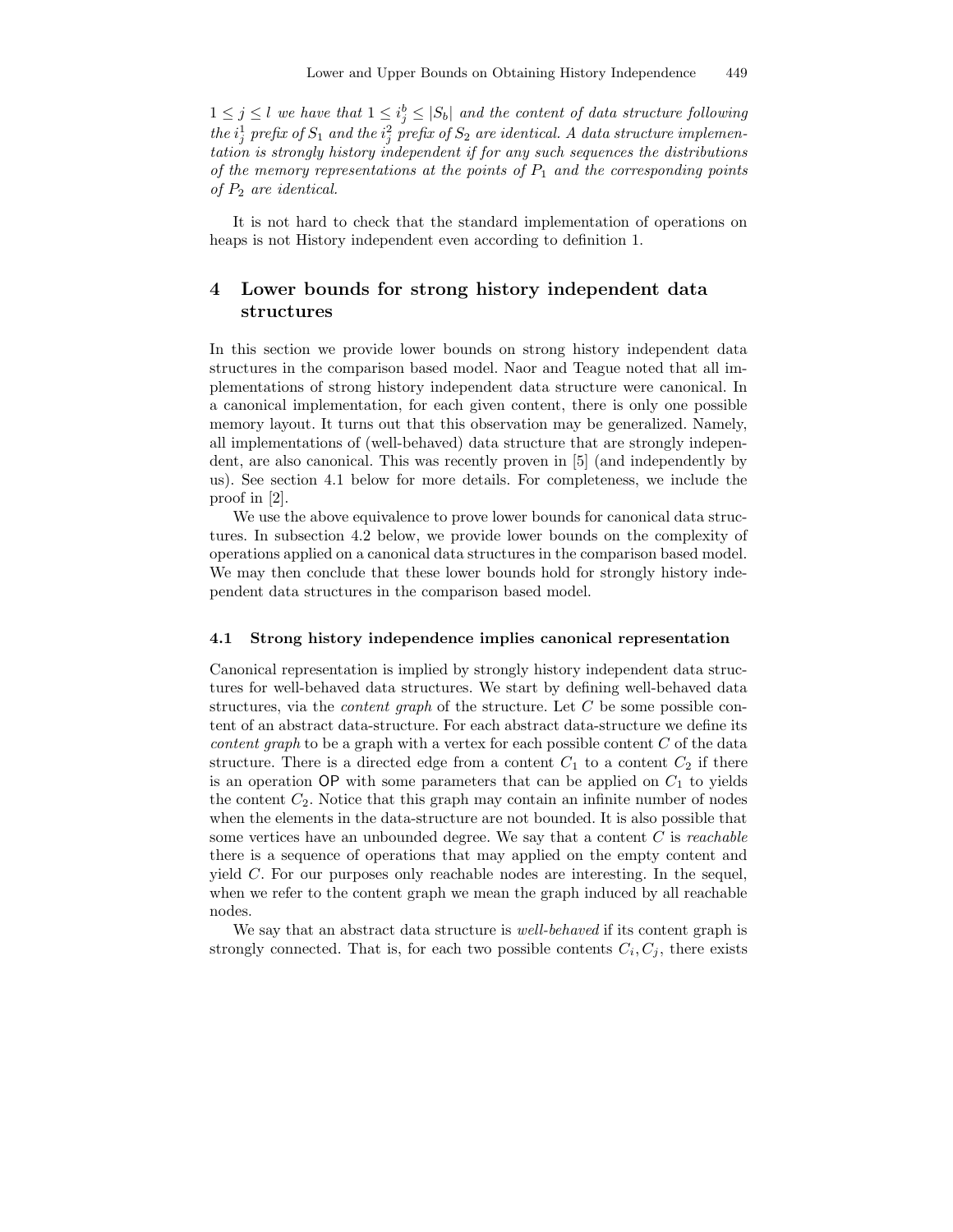a finite sequence of operations that when applied on  $C_i$  yields the content  $C_i$ . We may now phrase the equivalence between the strong history independent definition and canonical representations. This lemma appears in [5] and was proven independently by us. For completeness, we include the proof in the full version [2]

Lemma 1. Any strongly history independent implementation of a well-behaved data-structure is canonical, i.e., there is only one possible memory representation for each possible content.

## 4.2 Lower bounds on Comparison based data structure implementation

We now proceed to lower bounds on implementations of canonical data structures. Our lower bounds are proven in the comparison based model. A comparison based algorithm may only compare keys and store them in memory. That is, the keys are treated by the algorithm as 'black boxes'. In particular, the algorithm may not look at the inner structure of the keys, or separate a key into its components. Other then that the algorithm may, of-course, save additional data such as pointers, counters etc. Most of the generic data-structure implementations are comparison based. An important data structure that is implemented in a non-comparison-based manner is hashing, in which the value of the key is run through the hash function to determine an index. Indeed, for hashing, strongly efficient history independent implementations (which are canonical) exist and the algorithms are not comparison based [10]. Recall that we call an implementation of data structure canonical if there is only one memory representation for each possible content.

We assume that a data structure may store a set of keys whose size is unbounded  $k_1, k_2, \ldots, k_i, \ldots$  We also assume that there exists a total order on the keys. We start with a general lower bound that applies to many data structures (lemma 2 below). In particular, this lower bound applies to the heap. We will later prove a more specific lemma (see lemma 3 below) that is valid for the queue, and another specific lemma (lemma 4 below) for the operation build-heap of the heap.

In our first lemma, we consider data structures whose content is the set of keys stored in it. This means that the set of keys in the data structure completely determines its output on any sequence of (legitimate) operations applied on the data structure. Examples of such data structures are: a heap, a tree, a hash table, and many others. However, a queue does not satisfy this property since the output of operations on the queue data structure depends on the order in which the keys were inserted into the structure.

**Lemma 2.** Let  $k_1, k_2, \ldots$  be an infinite set of keys with a total order between them. Let D be an abstract data structure whose content is the set of keys stored inside it. Let  $I$  be any implementation of  $D$  that is comparison based and canonical Then the following operations on D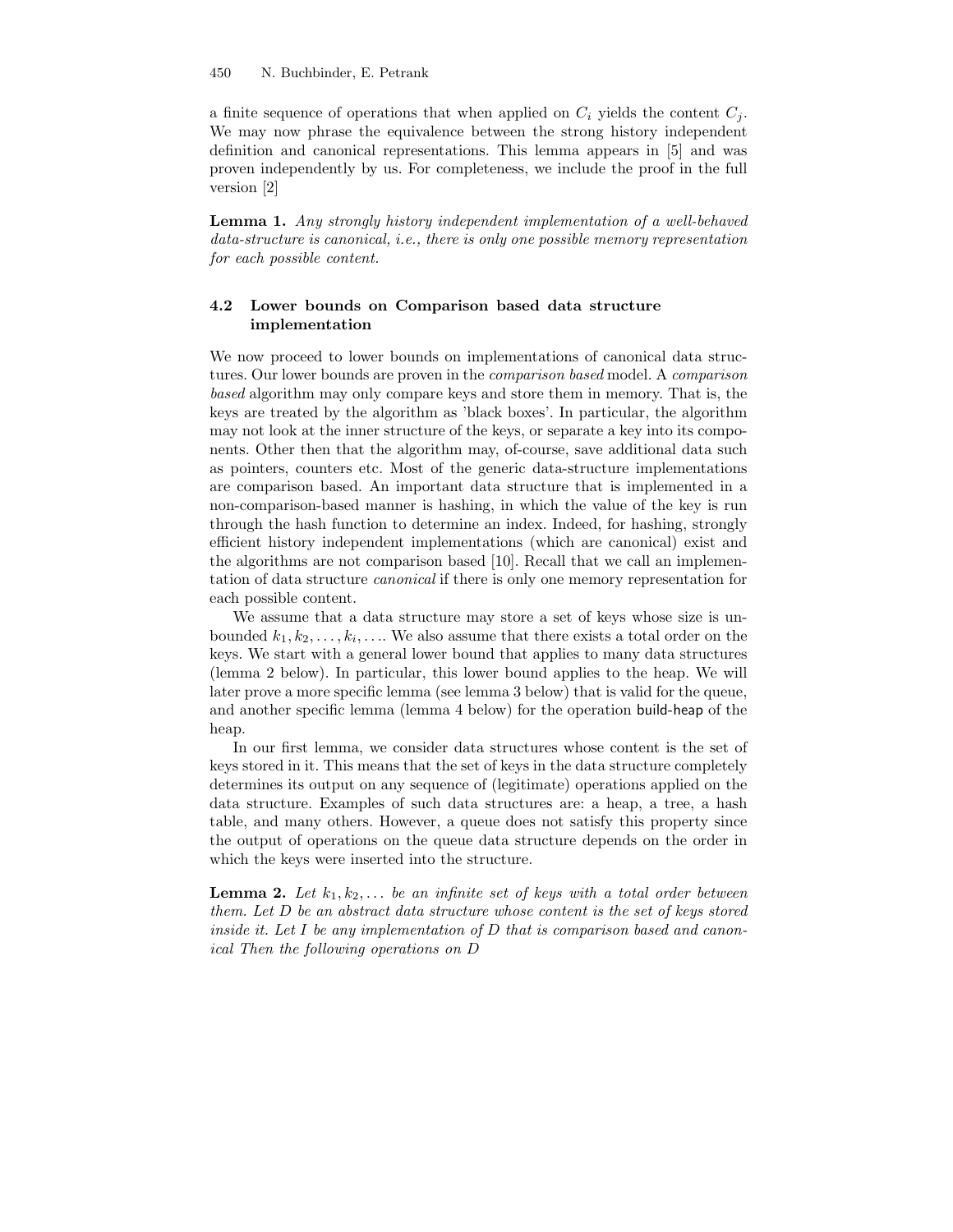- insert(D, v)  
- extract(D, v)  
- increase-key(D, 
$$
v_1, v_2
$$
) (*i.e.* change the value from  $v_1$  to  $v_2$ )

require time complexity

1.  $\Omega(n)$  in worst case,

2.  $\Omega(n)$  amortized time.

Remark 1. property (ii) implies property (i). We separate them for clarity of the representation.

Proof. We start with the first part of the lemma (worst case lower bound) for the insert operation. For any  $n \in \mathbb{N}$ , let  $k_1 < k_2 < \ldots < k_{n+1} < k_{n+2}$  be  $n+2$  keys. Consider any sequence of insert operations inserting  $n$  of these keys to  $D$ . Since the implementation  $I$  is comparison based, and the content of the data structure is the set of keys stored inside it, the keys must be stored in the data structure. Since the implementation  $I$  is canonical, then for any such set of keys, the keys must be stored in  $D$  in the same addresses regardless of the order in which they were inserted into the data structure. Furthermore, since  $I$  is comparison based, then the address of each key does not depend on its value, but only on its order within the *n* keys in the data structure. Denote by  $d_1$  the address used to store the smallest key, by  $d_2$  the address used to store the second key, and so forth, with  $d_n$  being the memory address of the largest key (If there is more than one address used to store a key choose one arbitrarily). By a similar argument, any set of  $n + 1$  keys must be stored in the memory according to their order. Let these addresses be  $d'_1, d'_2, \ldots, d'_{n+1}$ . Next, we ask how many of these addresses are different. Let  $\Delta$  be the number of indices for which  $d_i \neq d'_i$  for  $1 \leq i \leq n$ .

Now we present a challenge to the data structure which cannot be implemented efficiently by I. Consider the following sequences of operations applied on an empty data-structure:  $S =$  insert $(k_2)$ , insert $(k_3)$ ... insert $(k_{n+1})$ . After this sequence of operations  $k_i$  must be located in location  $d_{i-1}$  in the memory. We claim that at this state either insert( $k_{n+2}$ ) or insert( $k_1$ ) must move at least half of the keys from their current location to a different location. This must take at least  $n/2 = \Omega(n)$  steps.

If  $\Delta > n/2$  then we concentrate on insert $(k_{n+2})$ . This operation must put  $k_{n+2}$  in address  $d'_{n+1}$  and must move all keys  $k_i$   $(2 \leq i \leq n+1)$  from location  $d_{i-1}$  to location  $d'_{i-1}$ . There are  $\Delta \geq n/2$  locations satisfying  $d_{i-1} \neq d'_{i-1}$  and we are done. Otherwise, if  $\Delta \leq n/2$  then we focus on insert $(k_1)$ . This insert must locate  $k_1$  in address  $d'_1$  and move all keys  $k_i$ ,  $2 \le i \le k+1$  from location  $d_{i-1}$ to location  $d'_i$ . For any i satisfying  $d_{i-1} = d'_{i-1}$ , it holds that  $d_{i-1} \neq d'_{i}$  (since  $d'_{i}$ must be different from  $d'_{i-1}$ ). The number of such cases is  $n - \Delta \geq n/2$ . Thus, for more than  $n/2$  of the keys we have that  $d_i \neq d'_{i+1}$ , thus the algorithm must move them, and we are done.

To show the second part of the lemma for insert, we extend this example to hold for an amortized analysis as well. We need to show that for any integer  $\ell \in \mathbb{N}$ , there exists a sequence of  $\ell$  operations that require time complexity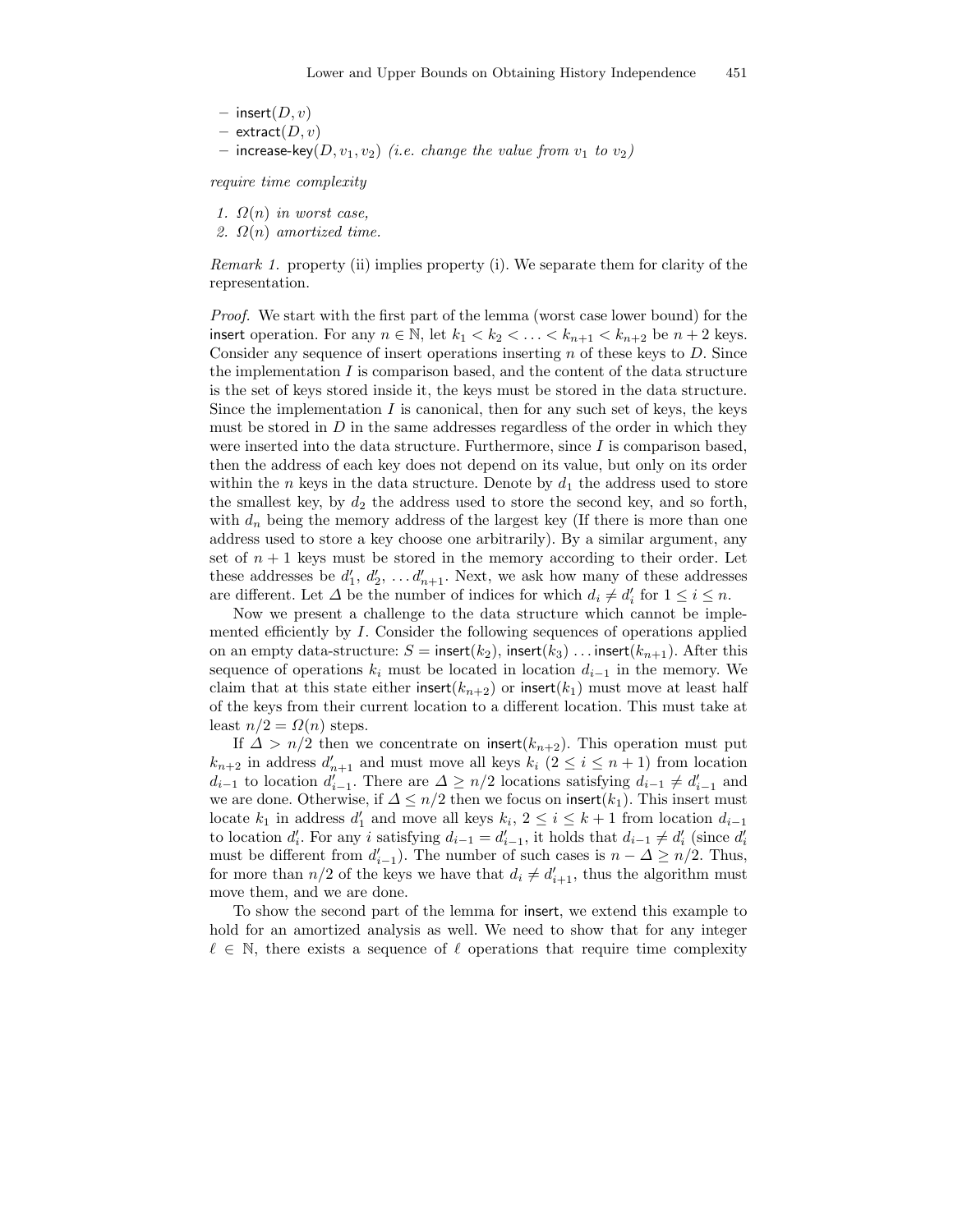$\Omega(n \cdot \ell)$ . We will actually show a sequence of  $\ell$  operations each requiring  $\Omega(n)$ steps. We start with a data structure containing the keys  $l+1, l+2, \ldots, l+n+1$ . Now, we repeat the above trick  $\ell$  times. Since there are at least  $\ell$  keys smaller than the smallest key in the structure, the adversary can choose in each step between entering a key larger than all the others or smaller than all the keys in the data structure.

The proof for the extract operation is similar. We start with inserting  $n + 1$ keys to the structure and then extract either the largest or the smallest, depending on  $\Delta$ . Extracting the largest key cause a relocation of all keys for which  $d'_i \neq d_i$ . Extracting the smallest key moves all the keys for which  $d_i = d'_i$ . One of them must be larger than  $n/2$ . The second part of the lemma may be achieved by inserting  $n + \ell$  keys to the data structure, and then run  $\ell$  steps, each step extracting the smallest or largest value, whichever causes relocations to more than half the values.

Finally, we look at increase-key. Consider an increase-key operation that increases the smallest key to a value larger than all the keys in the structure. Since the implementation is canonical this operation should move the smallest key to the address  $d_n$  and shift all other keys from  $d_i$  to  $d_{i-1}$ . Thus, n relocations are due and a lower bound of  $n$  steps is obtained. To show the second part of the lemma for increase-key we may repeat the same operation  $\ell$  times for any  $\ell \in \mathbb{N}$ .

We remark that the above lemma is tight (up to constant factors). We can implement a canonical data structure that keeps the keys in two arrays. The  $n/2$  smaller keys are sorted bottom up at the first array and the other  $n/2$  keys are sorted from top to bottom in the other array. Using this implementation, inserting or extracting a key will always move at most half of the keys.

We now move to showing a lower bound on a canonical implementation of the queue data structure. Note that lemma 2 does not hold for the queue data structure since its content is not only the set of values inside it. Recall that a queue has two operations: insert-first and remove-last.

Lemma 3. In any comparison based canonical implementation of a queue either insert-first or remove-last work in  $\Omega(n)$  worst time complexity. The amortized complexity of the two operations is also  $\Omega(n)$ .

*Proof.* Let  $k_1 < k_2 < \ldots < k_{n+1}$  be  $n+1$  keys. Consider the following two sequences of operations applied both on an empty queue:  $S_1$  = insert-first $(k_1)$ , insert-first $(k_2)$  . . . insert-first $(k_n)$  and  $S_2$  = insert-first $(k_2)$ , insert-first $(k_3)$  . . . insertfirst( $k_{n+1}$ ). Since the implementation is comparison based it must store the keys in the memory layout in order to be able to restore them. Also, since the implementation is comparison based, it cannot distinguish between the two sequences and as the implementation is also canonical the location of each key in the memory depends only on its order in the sequence. Thus, the address (possibly more than one address) of  $k_1$  in the memory layout after running the first sequence must be the same as the address used to store  $k_2$  in the second sequence. In general, the address used to store  $k_i$  in the first sequence is the same as the address used to store the key  $k_{i+1}$  in the second sequence. This means that after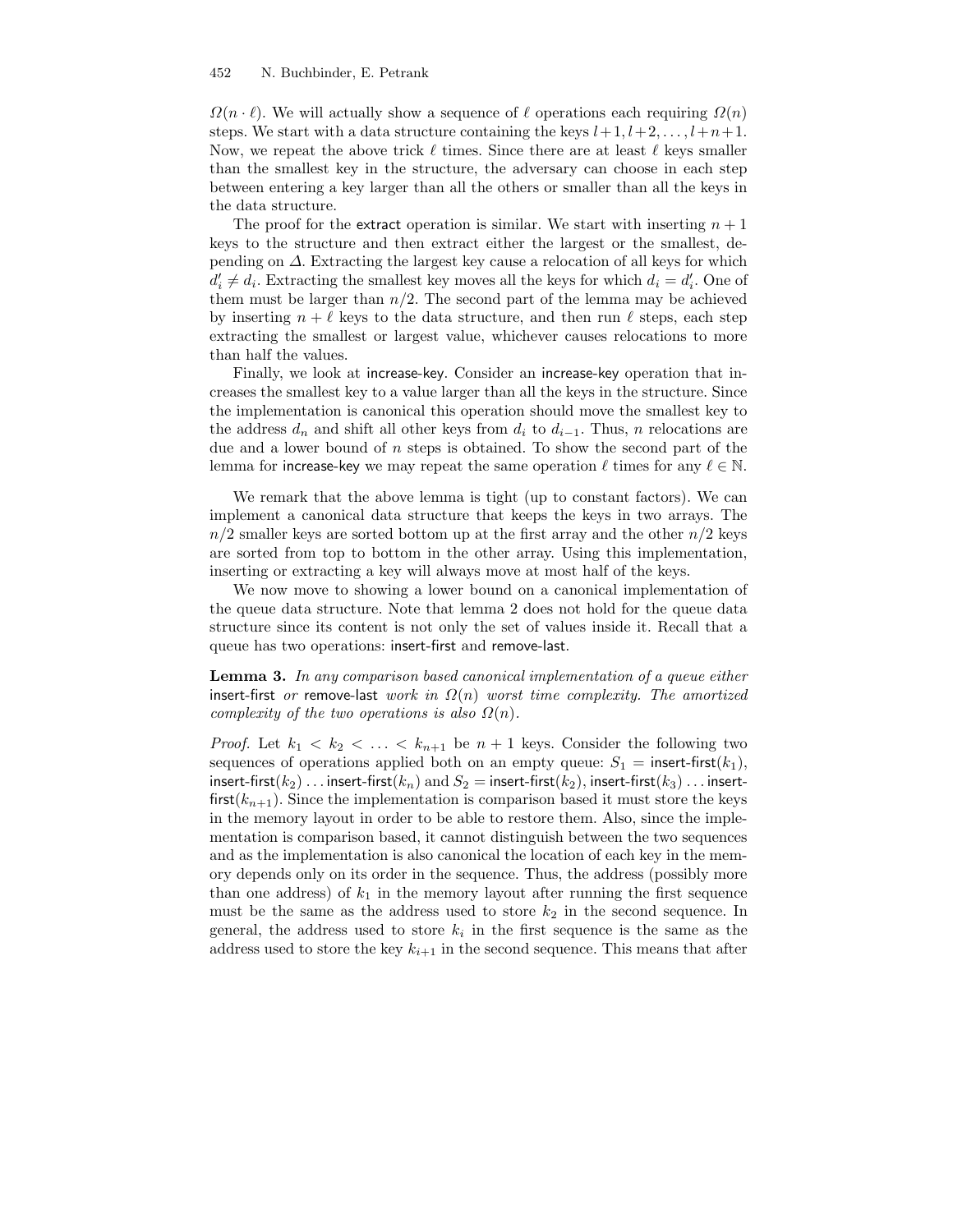running sequence  $S_1$ , each of the keys  $k_2, k_3, \ldots, k_n$  must reside in a different location than its location after running  $S_2$ .

Consider now two more operations applied after  $S_1$ : insert-first $(k_{n+1})$ , removelast (i.e., remove  $k_1$ ). The content of the data structure after these two operations is the same as the content after running the sequence  $S_2$ . Thus, their memory representations must be the same. This means that  $n-1$  keys (i.e  $k_2, k_3, \ldots, k_n$ ) must have changed their positions. Thus, either insert or remove-last operation work in worst time complexity of  $\Omega(n)$ . This trick can be repeated l times showing a series of insert and remove-last such that each pair must move  $\Omega(n)$  keys resulting in the lower bound on the amortized complexity.

Last, we prove a lower bound on the build-heap operation in a comparison based implementation of the heap.

Lemma 4. For any comparison based canonical implementation of a heap the *operation* build-heap must perform  $\Omega(n \log n)$  operations.

Proof. Similarly to sorting, we can view the operation of build-heap in terms of a decision tree. Note that the input may contain any possible permutation on the values  $k_1, \ldots, k_n$  but the output is unique: it is the canonical heap with  $k_1, \ldots, k_n$ . The algorithm may be modified to behave in the following manner: first, run all required comparisons between the keys (the comparisons can be done adaptively), and then, based on the information obtained, rearrange the input values to form the canonical heap.We show a lower bound on the number of comparisons. Each comparison of keys separates the possible inputs to two subsets: those that agree and those that disagree with the comparison made. By the end of the comparisons, each of the  $n!$  possible inputs must be distinguishable from the other inputs. Otherwise, the algorithm will perform the same rearrangement on two different inputs, resulting in two different heaps. Thinking of the comparisons as a decision tree, we note that the tree must contain at least n! leaves, each representing a set with a single possible input. This means that the height of the decision tree must be  $\Omega(\log(n)) = \Omega(n \log n)$  and we are done.

#### 4.3 Translating the lower bounds to strong history independence

We can now translate the results of section 4.2 and state the following lemmas:

**Lemma 5.** Let  $D$  be a well behaved data structure for which its content is the values stored inside it. Let I be any implementation of D which is comparison based and strongly history independent. Then the following operations on D

– insert $(D, v)$ 

- $-$  extract $(D, v)$
- increase-key(D,  $v_1, v_2$ ) (i.e. change the value from  $v_1$  to  $v_2$ )

require time complexity

1.  $\Omega(n)$  in worst case,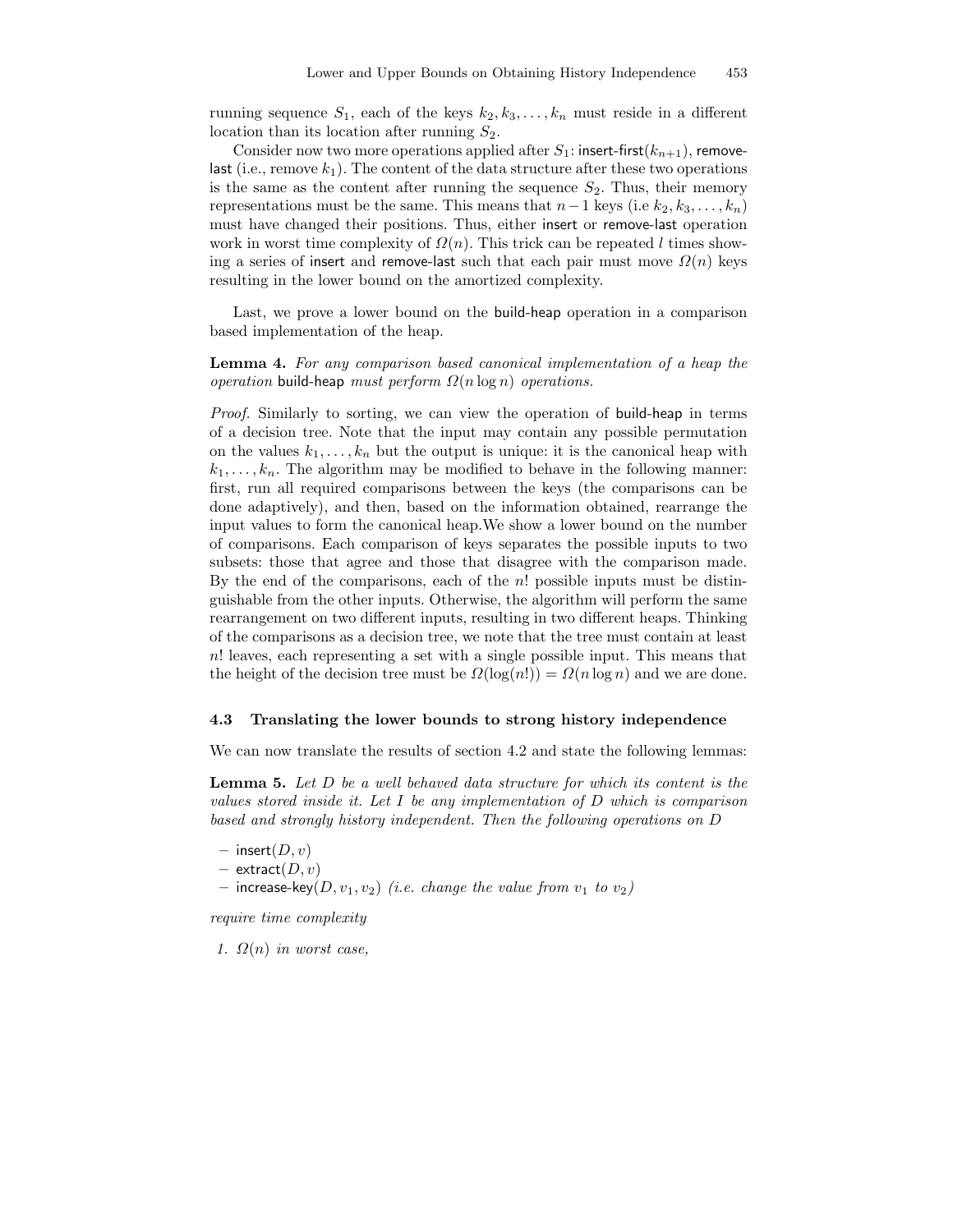454 N. Buchbinder, E. Petrank

2.  $\Omega(n)$  amortized time.

Proof. The lemma follows directly from lemma 2 and 1.

Corollary 1. For any strongly history independent comparison based implementation of the heap data structure, the operations insert and increase-key work in  $\Omega(n)$  amortized time complexity. The time complexity of the build-heap operation is  $\Omega(n \log n)$ .

*Proof.* The lower bounds on insert and increase-key follow from lemma 5. This is true since the content of the heap data structure is the keys stored inside it and the heap abstract data structure is well behaved. The lower bound on the build-heap operation follows directly from lemma 4 and 1.

Lemma 6. For any strong history independent comparison based implementation of the queue data structure the worst time complexity of either insert-first or remove-last is  $\Omega(n)$ . Their amortized complexity is  $\Omega(n)$ .

Proof. The lemma follows directly from lemma 3 and 1.

## 5 The heap

In this section we review the basics of the heap data structure and set up the notation to be used in the rest of this paper. A good way to view the heap, which we adopt for the rest of this paper, is as an almost full binary tree condensed to the left. Namely, for heaps of  $2^{\ell} - 1$  elements (for some integer  $\ell$ ), the heap is a full tree, and for sizes that are not a power of two, the lowest level is not full, and all leaves are at the left side of the tree. Each node in the tree contains a value. The important property of the heap-tree is that for each node  $i$  in the tree, its children contain values that are smaller or equal to the value at the node i. This property ensures that the maximal value in the heap is always at the root. Trees of this structure that satisfy the above property are denoted well-formed heaps. We denote by  $parent(i)$  the parent of a node i and by  $v_i$  the content of node i. In a tree that represents a heap, it holds that for each node except for the root:

# $v_{parent(i)} \geq v_i$

We will assume that the heap contains distinct elements,  $v_1, v_2, \ldots, v_n$ . Previous work (see [10]) justified using distinct values by adding some total ordering to break ties. In general, the values in the heap are associated with some additional data and that additional data may be used to break ties. The nodes of the heap will be numbered by the integers  $\{1, 2, \ldots, n\}$ , where 1 is the root 2 is the left child of the root 3 is the right child of the root etc. In general the left child of node i is node 2i, and the right child is node number  $2i + 1$ . We denote the number of nodes in the heap H by  $size(H)$  and its height by  $height(H)$ .

We will denote the rightmost leaf in the lowest level the last leaf. The position next to the last leaf, where the next leaf would have been had there been another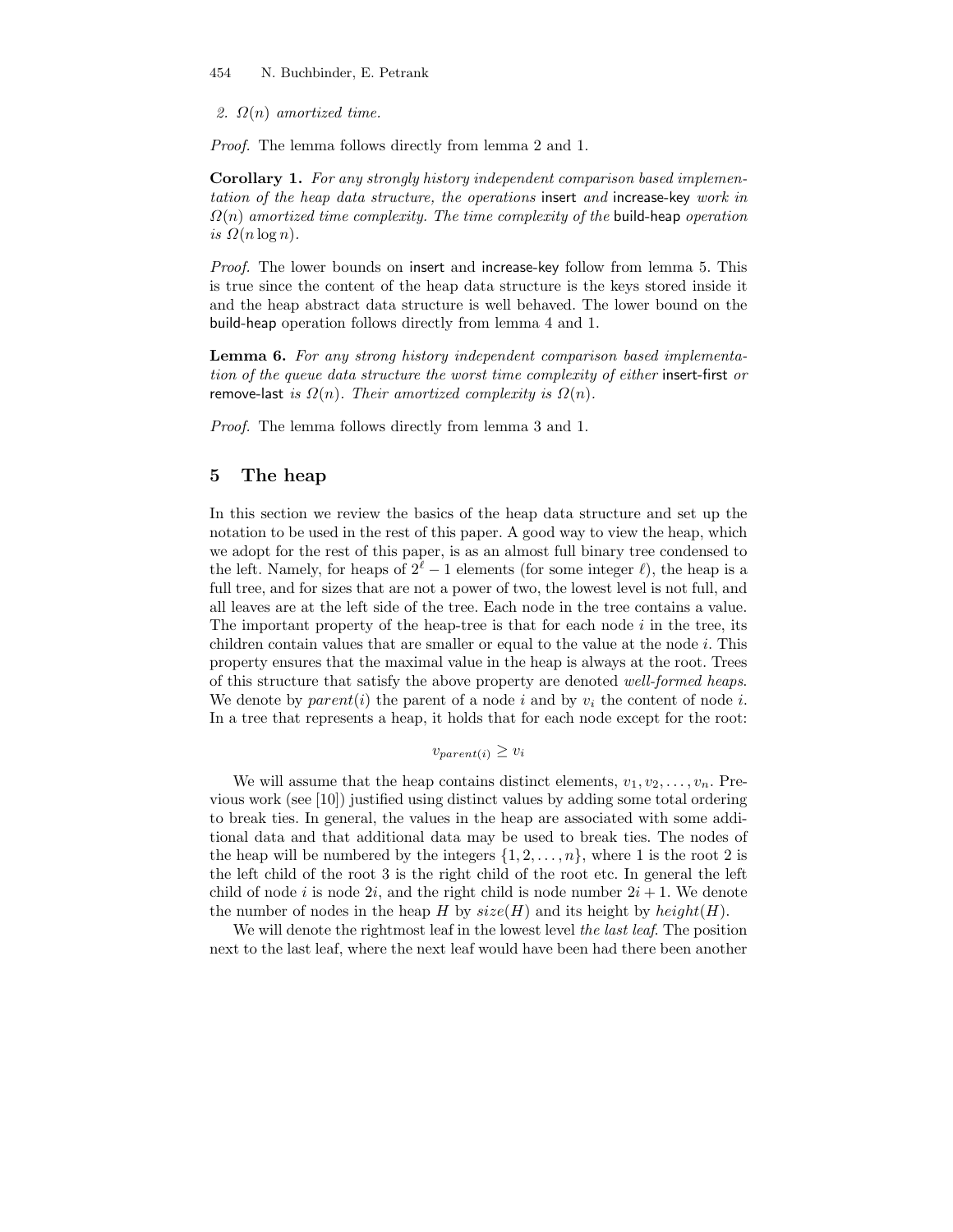

Fig. 1. The height of this heap is 4. The path to the last leaf is drawn in bold. In this example, the path to the first vacant place is the same except for the last edge.

value, is called the first vacant place. These terms are depicted in figure 1. Given a heap  $H$  and a node i in the heap, we use  $H<sup>i</sup>$  to denote the sub-heap (or subtree) containing the node  $i$  and all its descendants. Furthermore, the sub-heap rooted by the left child of i is denoted  $H_L^i$  and the sub-heap rooted by the right child is denoted  $H_R^i$ . The standard implementation of a heap is described in [3].

#### 5.1 Uniform heaps and basic machinery

In this section we investigate some properties of randomized heaps and present the basic machinery required for making heaps History independent. One of the properties we prove in this section is that the following distributions are equal on any given *n* distinct values  $v_1, \ldots, v_n$ .

Distribution  $\Omega_1$ : Pick uniformly at random a heap among all possible heaps with values  $v_1, \ldots, v_n$ .

**Distribution**  $\Omega_2$ : Pick uniformly at random a permutation on the values  $v_1, \ldots, v_n$ . Place the values in an (almost) full tree according to their order in the permutation. Invoke build-heap on the tree.

Note that the shape of a size  $n$  heap does not depend on the values contained in the heap. It is always the (almost) full tree with  $n$  vertices. The distributions above consider the placement of the n values in this tree.

In order to investigate the above distributions, we start by presenting a procedure that inverts the build-heap operation (see [3] and [2] for the definition of build-heap). Since build-heap is a many-to-one function, the inverse of a given heap is not unique. We would like to devise a randomized inverting procedure build-heap<sup>-1</sup>(H) that gets a heap H of size n as input and outputs a uniformly chosen inverse of  $H$  under the function build-heap. Such an inverse is a permutation  $\pi$  of the values  $v_1, \ldots, v_n$  satisfying build-heap $(v_{\pi(1)}, \ldots, v_{\pi(n)}) = H$ . It turns out that a good understanding of the procedure build-heap<sup>-1</sup> is useful both for analyzing History independent heaps and also for the actual construction of its operations.

Recall that the procedure build-heap invokes the procedure heapify repeatedly in a bottom-up order on all vertices in the heap. The inverse procedure buildheap<sup>-1</sup> invokes a randomized procedure heapify<sup>-1</sup> on all vertices in the heap in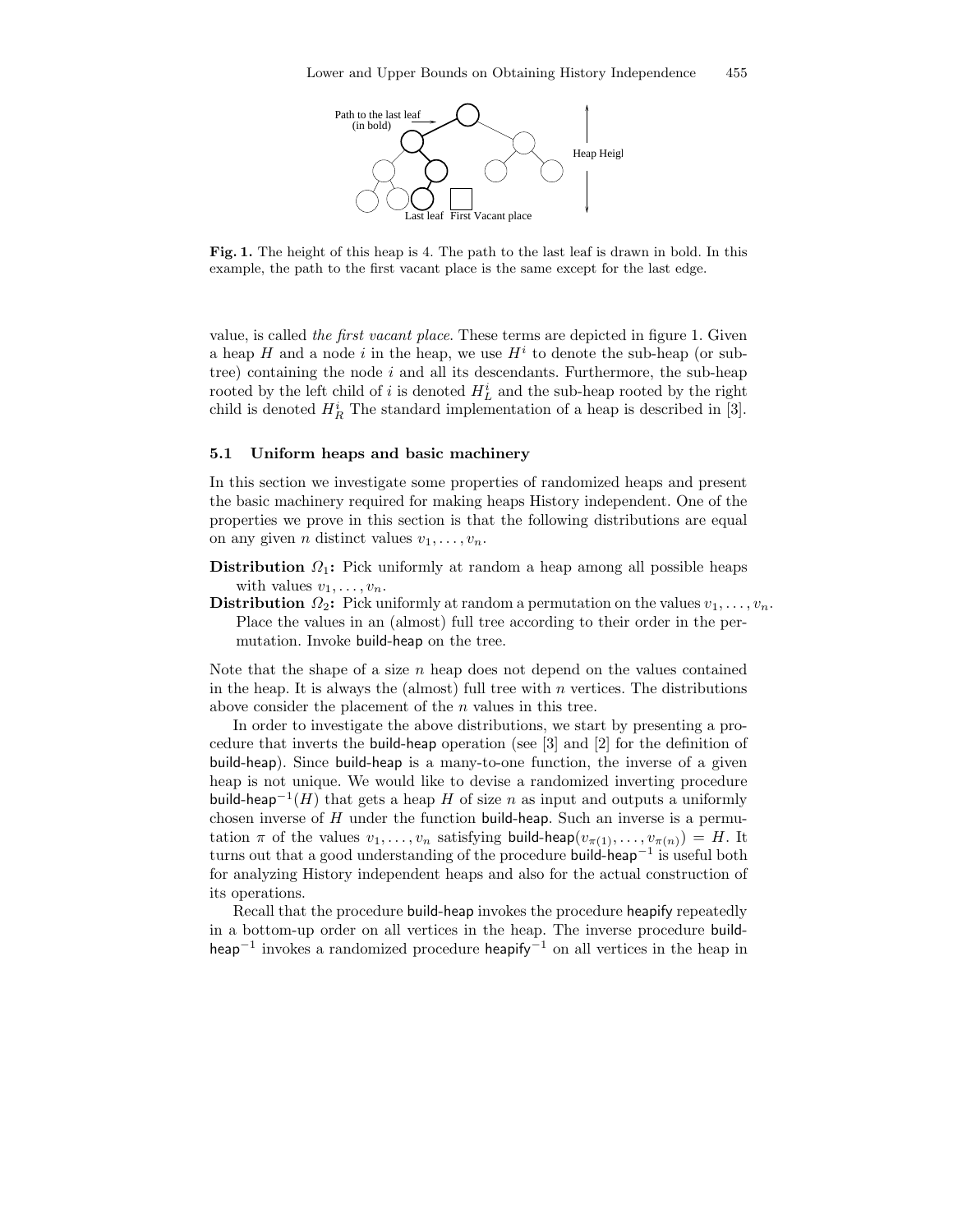

Fig. 2. An example of invoking heapify<sup>-1</sup>( $H$ , 10). Node number 10 is the node that contains the value 2. In (b) we can see the output of invoking heapify<sup>-1</sup> on the proper heap in (a). The value 2 is put at the root, the path from the root to the father of 2 is shifted down. Note that the two sub-trees in (b) are still well-formed heaps. Applying Heapify on (b) will cause the value 2 at the root to float down back to its position in the original  $H$  as in (a)

a top-bottom order, i.e., from the roots to the leaves. We begin by defining the randomized procedure heapify<sup>-1</sup>. This procedure is a major player in most of the constructions in this paper.

Recall that heapify gets a node and two well-formed heaps as sub-trees of this node and it returns a unified well-formed heap by floating the value of the node down always exchanging values with the larger child. The inverse procedure gets a proper heap  $H$ . It returns a tree such that at the root node there is a random value from the nodes in the heap and the two sub-trees of the root are wellformed sub-heaps. The output tree satisfies the property that if we run heapify on it, we get the heap  $H$  back. We make the random selection explicit and let the procedure heapify<sup>-1</sup> get as input both the input heap H and also the random choice of an element to be placed at the root.

The operation of heapify<sup>-1</sup> on input  $(H, i)$  is as follows. The value  $v_i$  of the node  $i$  in  $H$  is put in the root and the values in all the path from the root to node i are shifted down so as to fill the vacant node i and make room for the value  $v$  at the root. The resulting tree is returned as the output. Let us first check that the result is fine syntactically, i.e., that the two sub-trees of the root are well-formed heaps. We need to check that for any node, but the root, the values of its children are smaller or equal to its own value. For all vertices that are not on the shifted path this property is guaranteed by the fact that the tree was a heap before the shift. Next, looking at the last (lower) node in the path, the value that was shifted into node  $i$  is the value that was held in its parent. This value is at least as large as  $v$  and thus at least as large as the values at the children of node i. Finally, consider all other nodes on this path. One of their children is a vertex of the path, and was their child before the shift and cannot contain a larger value. The other child was a grandchild in the original heap and cannot contain a smaller value as well.

*Claim.* Let n be an integer and H be any heap of size n, then for any  $1 \leq i \leq n$ .

$$
\mathsf{heapify}\left(\mathsf{heapify}^{-1}(H, i)\right) = H.
$$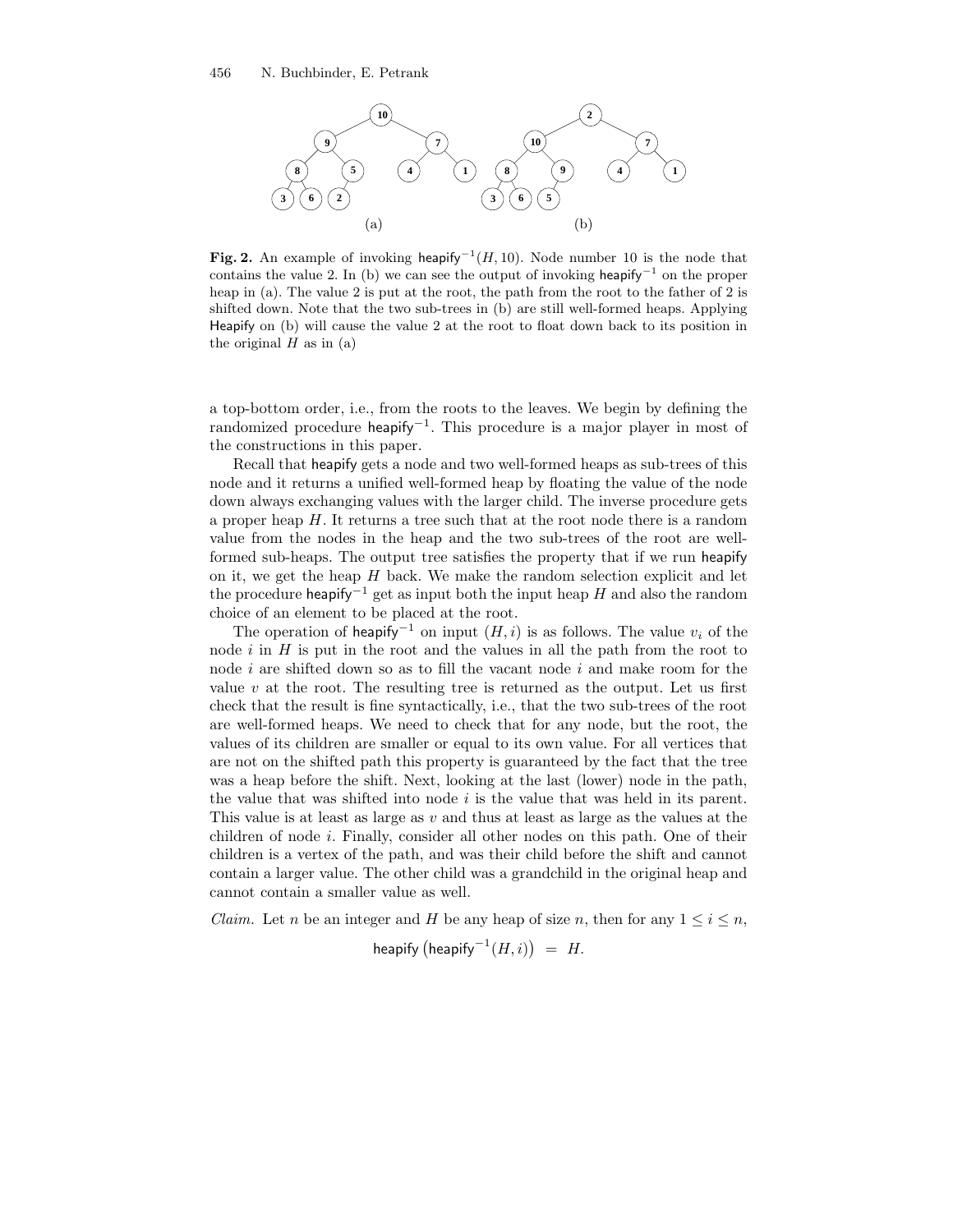$\operatorname{procedure}$  build-heap $^{-1}(H:\textbf{Heap}) : \textbf{Tree}$ begin 1. if  $(size(H) = 1)$  then return $(H)$ 2. Choose a node i uniformly at random among the nodes in the heap  $H$ . 3.  $H$  ← heapify $^{-1}(H,i)$ 4. Return  $TREE(root(H),$  build-heap<sup>-1</sup> $(H_L),$  build-heap<sup>-1</sup> $(H_R))$ end

Fig. 3. The procedure build-heap<sup>-1</sup> $(H)$ 

Proof. Proof omitted (the proof appears in [2]).

An example of invoking heapify $^{-1}(H,i)$  is depicted in figure 2. The complexity of heapify<sup>-1</sup>( $H, i$ ) is linear in the difference between the height of node i and the height of the input heap (or sub-heap), since this is the length of the shifted path. Namely, the complexity of heapify<sup>-1</sup>( $H, i$ ) is  $O(height(H) - height(i))$ .

Using heapify<sup>-1</sup>( $H, i$ ) we now describe the procedure build-heap<sup>-1</sup>( $H$ ), a randomized algorithm for inverting the build-heap procedure. The output of the algorithm is a permutation of the heap values in the same (almost) full binary tree T underlying the given heap H. The procedure build-heap<sup>-1</sup> is given in Figure 3. In this procedure we denote by  $TREE(root, T_L, T_R)$  the tree obtained by using node "root" as the root and assigning the tree  $T_L$  as its left child and the tree  $T_R$  as its right child. The procedure build-heap<sup>-1</sup> is recursive. It uses a pre-order traversal in which the root is visited first (and heapify<sup>-1</sup> is invoked) and then the left and right sub-heaps are inverted by applying build-heap<sup>-1</sup> recursively.

*Claim.* For any heap  $H$  and for any random choices of the procedure build- ${\sf heap}^{-1},$ 

build-heap ¡ build-heap<sup>−</sup><sup>1</sup> (H) ¢ = H

**Proof Sketch:** The claim follows from the fact that for any  $i$  and a heap  $H$ , heapify  $($ heapify<sup>-1</sup> $(H,i)$  = H, and from the fact that the traversal order is reversed. The heapify operations cancel one by one the heapify<sup>−</sup><sup>1</sup> operations performed on  $H$  in the reversed order and the same heap  $H$  is built back from the leaves to the root.  $\Box$ 

In what follows, it will sometimes be convenient to make an explicit notation of the randomness used by build-heap<sup>-1</sup>. In each invocation of the (recursive) procedure, a node is chosen uniformly in the current sub-heap. The procedure build-heap−<sup>1</sup> can be thought of as a traversal of the graph from top to bottom, level by level, visiting the nodes of each level one by one and for each traversed node *i*, the procedure chooses uniformly at random a node  $x_i$  in the sub-heap  $H^i$  and invokes heapify<sup>-1</sup>( $H^i$ ,  $x_i$ ). Thus, the random choices of this algorithm include a list of n choices  $(x_1, \ldots, x_n)$  such that for each node i in the heap,  $1 \leq i \leq n$ , the chosen node  $x_i$  is in its sub-tree. The  $x_i$ 's are independent of the actual values in the heap. They are randomized choices of locations in the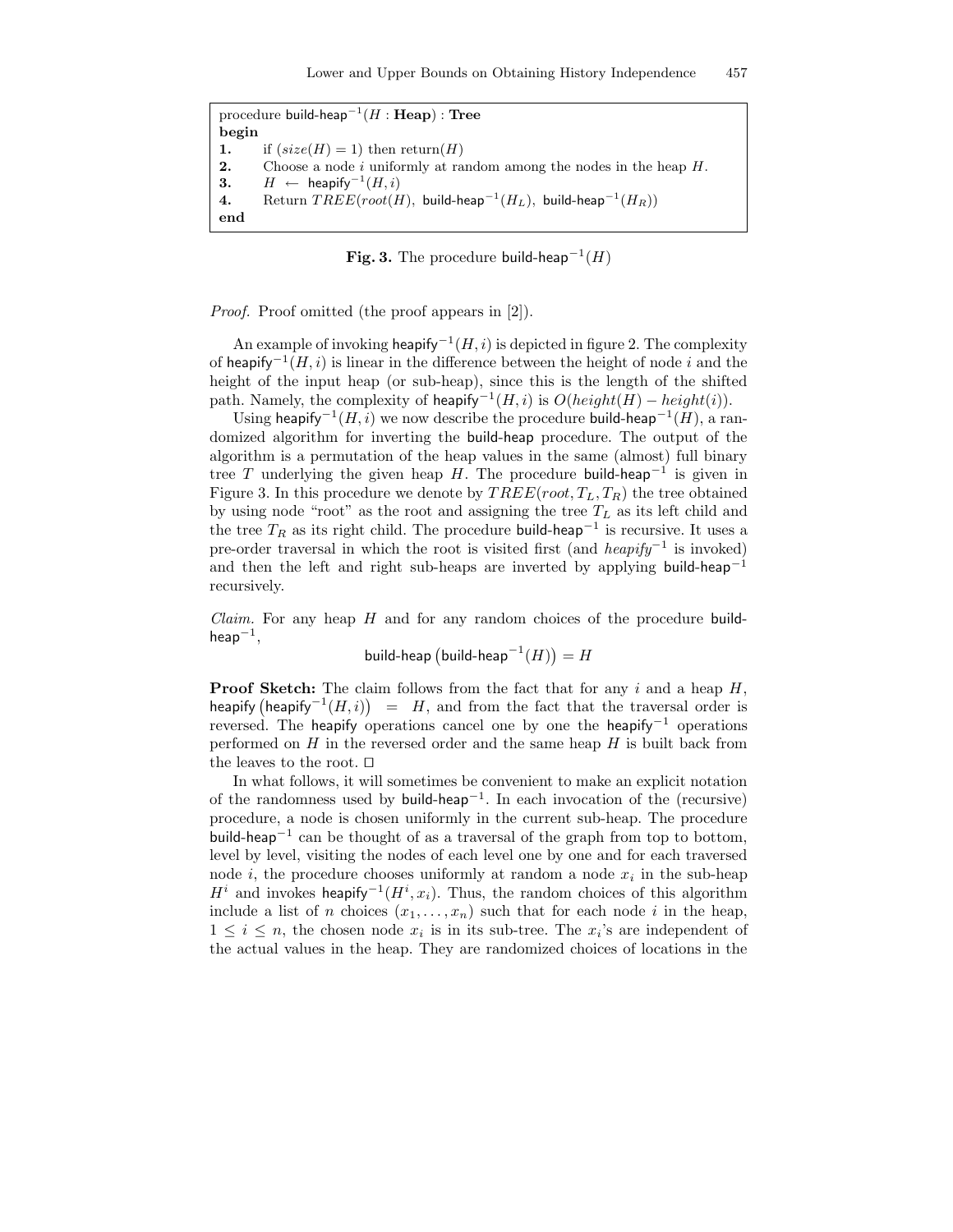heap. Note, for example, that for any leaf i it must hold that  $x_i = i$  since there is only one node in the sub-heap  $H^i$ . The vector  $(x_1, \ldots, x_n)$  is called proper if for all  $i, i \leq i \leq n$ , it holds that  $x_i$  is a node in the heap  $H^i$ . We will sometimes let the procedure build-heap<sup>-1</sup>( $H$ ) get its random choices explicitly in the input and use the notation build-heap<sup>-1</sup> $(H,(x_1,\ldots,x_n)).$ 

We are now ready to prove some basic lemmas regarding random heaps with n distinct values. In the following lemmas we denote by  $\Pi(n)$  the set of all permutations on the values  $v_1, v_2 \ldots, v_n$ .

**Lemma 7.** Each permutation  $\pi \in \Pi(n)$  has one and only one heap H and a proper vector  $\mathbf{X}_n = (x_1, \ldots, x_n)$  such that  $(v_{\pi(1)}, \ldots, v_{\pi(n)}) =$  build-heap<sup>-1</sup> $(H, \mathbf{X}_n)$ .

Proof. Proof omitted (the proof appears in [2]).

Corollary 2. If H is picked up uniformly among all possible heaps with the same content then  $T =$  build-heap<sup>-1</sup>(H) is a uniform distribution over all  $\pi \in \Pi(n)$ .

*Proof.* As shown, for any permutation  $\pi$  in support(H), i.e., a permutation that satisfies build-heap $(v_{\pi(1)}, \ldots, v_{\pi(n)}) = H$ , there is a unique random vector  $(x_1, \ldots, x_n)$ , that creates the permutation. Each random (proper) vector has the same probability. Thus,  $\pi$  is chosen uniformly among all permutation in support $(H)$ . Since H is chosen uniformly among all heaps the corollary follows.

**Lemma 8.** Let n be an integer and  $v_1, \ldots, v_n$  be a set of n distinct values. Then, for heap H that contains the values  $v_1, \ldots, v_n$  it holds that:

$$
Pr\left[\pi \in \Pi(n) : \text{build-heap}(v_{\pi(1)}, v_{\pi(2)}, \dots, v_{\pi(n)}) = H\right] = p(H)
$$

Where  $p(H)$  is a function depending only on n (the size of H). Furthermore,  $p(H) = N(H)/|H(n)|$  where  $N(H)$  can be defined recursively as follows:

$$
N(H) = \left\{ \begin{aligned} 1 & \quad if \; size(H) = 1 \\ size(H) \cdot N(H_L) \cdot N(H_R) & \; otherwise \end{aligned} \right.
$$

*Proof.* For any H the probability that build-heap $(v_{\pi(1)}, v_{\pi(2)}, \ldots, v_{\pi(n)}) = H$ is the probability that the permutation  $\pi$  belongs to *support*(*H*). According to lemma 7 the size of  $support(H)$  is the same for any possible heap H. This follows from the fact that any random vector  $(x_1, x_2, \ldots, x_n)$  result in different permutation in support(H) and each permutation in support(H) has a vector that yield it. The size of *support* $(H)$  is exactly the number of possible random (proper) vectors. This number can be formulated recursively as  $N(H)$  depending only on the size of the heap. The probability for each heap now follows.

Corollary 3. The following distributions  $\Omega_1$  and  $\Omega_2$  are equal.

- Distribution  $\Omega_1$ : Pick uniformly at random a heap among all possible heaps with values  $v_1, \ldots, v_n$ .
- Distribution  $\Omega_2$ : Pick uniformly at random permutation  $\pi \in \Pi(n)$  and invoke build-heap $(v_{\pi(1)}, v_{\pi(2)}, \ldots, v_{\pi(n)})$ .

*Proof.* As shown in lemma 8, distribution  $\Omega_2$  gives all heaps containing the values  $v_1, \ldots, v_n$  the same probability. By definition, this is also the case in  $\Omega_1$ .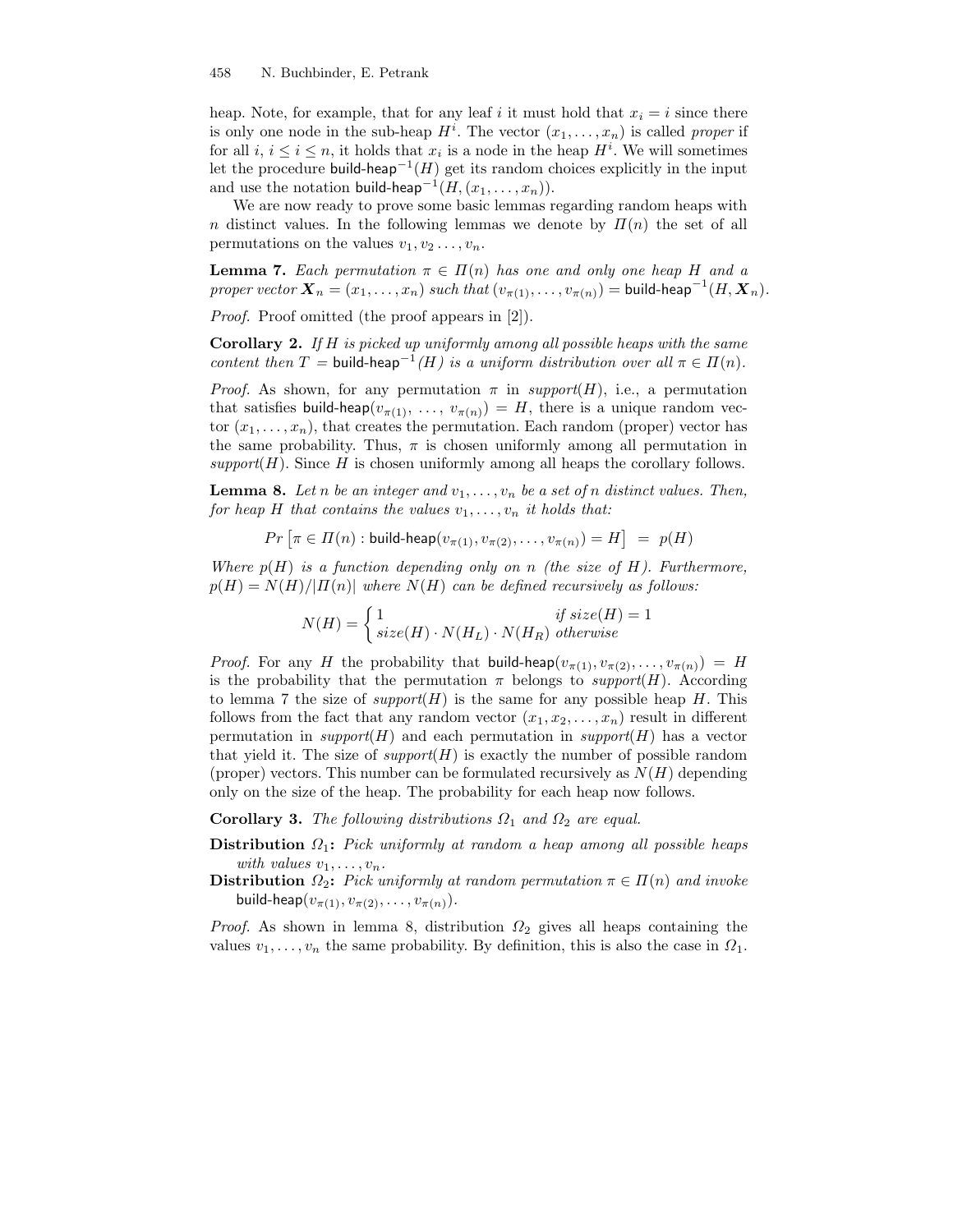## 6 Building and maintaining History independent Heap

In this section we present our main theorem and provide some overview of the proof. The full proof appears in [2].

Theorem 1. There exists a History independent implementation of the heap data structure with the following time complexity. The worst case complexity of the build-heap operation is  $O(n)$ . The worst case complexity of the increasekey operation is  $O(\log n)$ . The expected time complexity of the operations insert and extract-max is  $O(\log n)$ , where expectation is taken over all possible random choices made by the implementation.

Our goal is to provide an implementation of the operations build-heap, insert, extract-max, and increase-key that maintains history independence without incurring an extra cost on their (asymptotic) time complexity. We obtain history independence by preserving the uniformity of the heap. When we create a heap, we create a uniform heap among all heaps on the given values. Later, each operation on the heap assumes that the input heap is uniform and the operation maintains the property that the output heap is still uniform for the new content. Thus, whatever series of operation is used to create the heap with the current content, the output heap is a uniform heap with the given content. This means that the memory layout is history independent and the set of operations make the heap History independent. The rest of the proof describes the implementation for each of the 4 operations. In what follows, we try to highlight the main issues. The full implementation with proof of history independence and time complexity analysis is given in [2].

The operation build-heap This is the simplest since time complexity  $O(n)$  is allowed. Given  $n$  input values, we permute them uniformly at random and run the (non-oblivious) build-heap. Using the basic machinery from section 5.1, this can be shown to yield a uniformly chosen heap on the input values.

The operation increase-key Here we extend the operation to allow both increasing and decreasing the given value. This extension is useful when implementing the other the operations. To increase a key the standard implementation turns out to work well, i.e., it maintains the uniformity of the distribution on the current heap. To decrease a key, it is enough to use heapify. We show that the scenario is appropriate for the procedure heapify and that uniformity is preserved.

## 6.1 The operation extract-Max

We start with a naive implementation of extract-max which we call extractmax-try-1. This implementation has complexity  $O(n)$ . Of-course, this is not an acceptable complexity for the extract-max operation but this first construction will be later modified to make the real History independent extract-Max. The procedure extract-max-try-1 goes as follows. We run build-heap<sup>-1</sup> on the heap H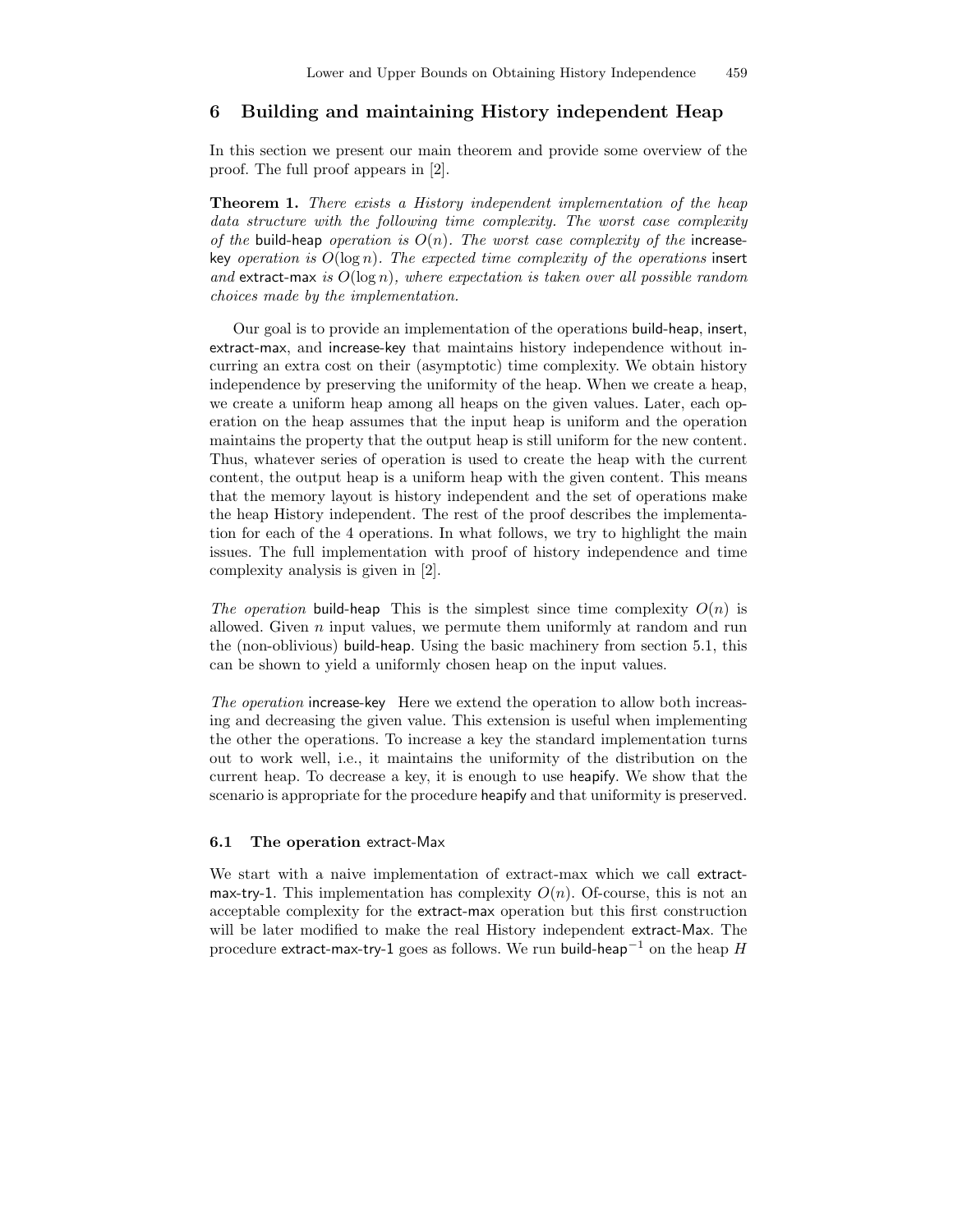|       | procedure extract-max-try- $1(H: \text{Heap}) : \text{Heap}$                      |
|-------|-----------------------------------------------------------------------------------|
| begin |                                                                                   |
| 1.    | Choose uniformly at random a proper randomization vector $(x_1, \ldots, x_{n+1})$ |
|       | for the procedure build-heap <sup>-1</sup> .                                      |
| 2.    | $T =$ build-heap <sup>-1</sup> $(H, (x_1, x_2, \ldots, x_{n+1}))$                 |
| 3.    | Let T' be the tree obtained by removing the last node with value $v_i$ from T.    |
| 4.    | $H' =$ build-heap $(T')$                                                          |
| 5.    | if $v_i$ is the maximum then return $(H')$ . Otherwise:                           |
| 6.    | Modify the value at the root to $v_i$ .                                           |
| 7.    | $H'' =$ heapify(H, 1) (i.e. apply heapify on the root)                            |
| 8.    | Return $(H'')$                                                                    |
| end   |                                                                                   |

Fig. 4. The procedure extract-max-try-1

to get a uniform permutation  $\pi$  on the  $n + 1$  values. Next, we remove the value at the last leaf  $v_{\pi(n+1)}$ . After this step we get a uniformly chosen permutation of the  $n$  values excluding the one we have removed. Next, we run build-heap on the *n* values to get a uniformly chosen heap among the heaps without  $v_{\pi(n+1)}$ . If  $v_{\pi(n+1)}$  is the maximal value then we are done. Otherwise, we continue by replacing the value at the root (the maximum) with the value  $v_{\pi(n+1)}$  and running heapify on the resulting tree to "float" the value  $v_{\pi(n+1)}$  down and get a wellformed heap. We will show that this process results in a uniformly chosen heap without the maximum value. The pseudo code of the naive extract-max-try-1 appears in figure 4.

The time consuming lines of the procedure extract-max-try-1 are lines 2,3, and 4 in which we un-build the heap, remove the last leaf and then build it back again. The next step is to note that many of the steps executed are redundant. In particular, build-heap<sup>−</sup><sup>1</sup> runs heapify<sup>−</sup><sup>1</sup> on each node of the heap from top to bottom. Later, after removing the last node, build-heap runs heapify on each node of the heap from bottom to top. These operations cancel each other except for the removed leaf that causes a distortion in the reversed operation. We first claim that it is enough to run heapify<sup>-1</sup> and heapify on the nodes that belong to the path from the root to the last leaf. Proving this requires some care, but the outcome is a procedure with time complexity  $O(\log^2 n)$ , since heapify<sup>-1</sup> and heapify both requires logarithmic time and we need to run them on  $O(\log n)$ nodes.

By now, we have an implementation of extract-max requiring worst case time  $O(\log^2 n)$ . Our last step is to check exactly how the heap is modified by each of these heapify<sup>-1</sup> and heapify invocations. It turns out that we may save more operations by running these only on vertices "that affect the identity of the last leaf". Identifying these vertices require some technical work, but it turns out that their number equals the height of the vertex that is moved to the last leaf by build-heap<sup>−</sup><sup>1</sup> . Analysis of the expected height of this vertex in our scenario gives a constant number. Thus, on average, we only need to perform heapify<sup> $-1$ </sup>